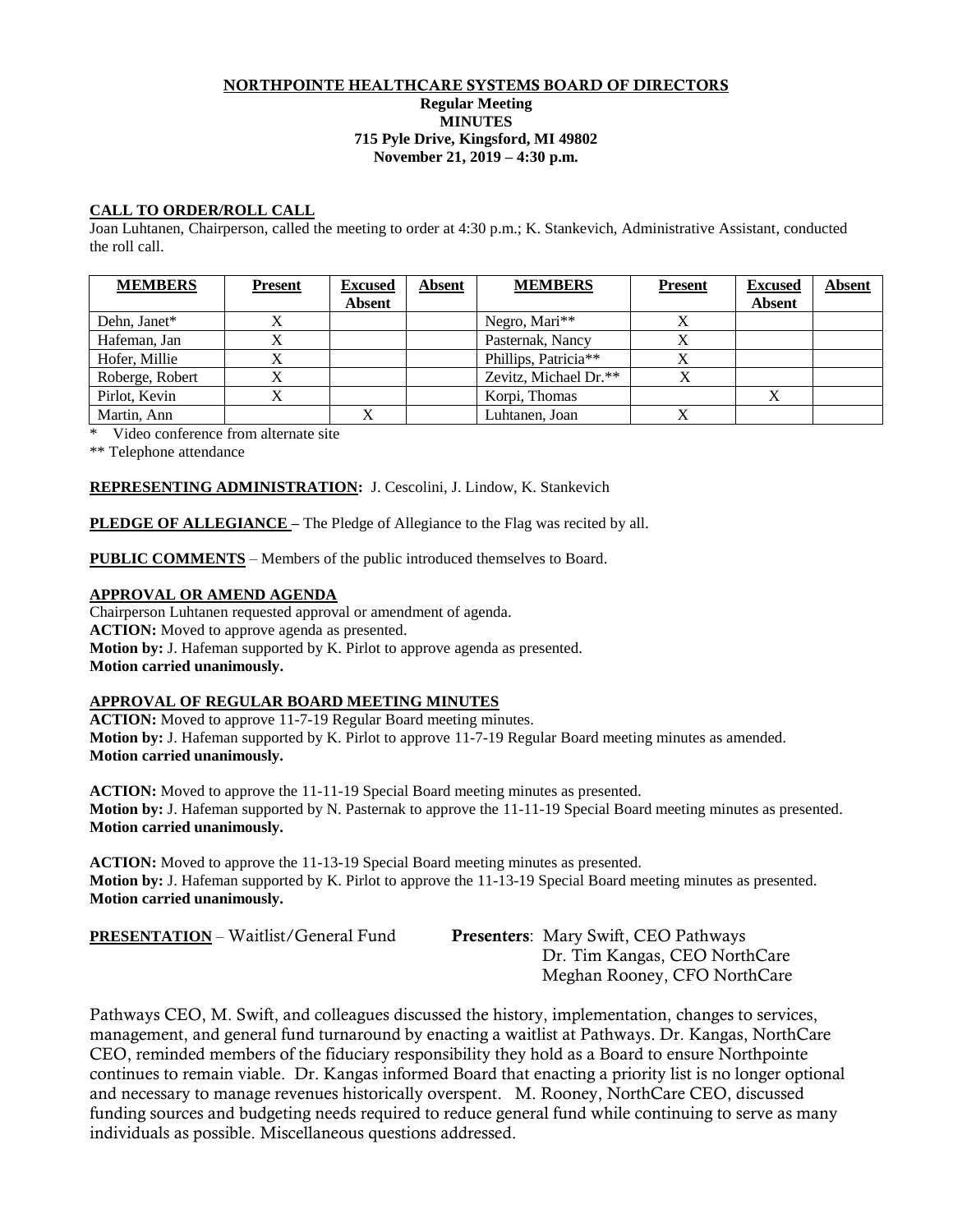# **ACTION ITEMS**

#### • **Waitlist Enactment**

Policy changes including name, time for MSW to contact and presentation times to board discussed.

**ACTION:** Moved to approve policy with the following changes: Waitlist now called Priority list. Instead of annually, the priority list will be presented to the Board monthly, and contact by an MSW will be within five (5) days, not the 10 stated in policy.

**Motion by:** R. Roberge supported by J. Hafeman to approve the Priority List Policy with changes noted above.

Joan Luhtanen, Chairperson, requested roll call vote.

Roll call conducted by K. Stankevich, Administrative Assistant.

| ROLL CALL VOTE                                                                          | <b>YES</b> | NO. |           | <b>YES</b> | NO. |
|-----------------------------------------------------------------------------------------|------------|-----|-----------|------------|-----|
| Dehn                                                                                    |            |     | Pasternak |            |     |
| Hafeman                                                                                 | X          |     | Phillips  |            |     |
| Hofer                                                                                   |            |     | Zevitz    |            |     |
| Pirlot                                                                                  | X          |     | Roberge   |            |     |
| Negro                                                                                   | X          |     | Luhtanen  |            |     |
| $M_{\rm H}$ $M_{\rm H}$ is a second of small. $\Omega$ second on $\Lambda$ if as second |            |     |           |            |     |

**Motion carried with 8 ayes and 1 nay.**

#### • **Finance**

### **a) Interim Financial Statement – September 2019**

**ACTION:** Moved to approve the September 2019 Interim Financial Statement as presented. **Motion by:** K. Pirlot supported by J. Hafeman to approve the September 2019 Interim Financial Statement as presented.

**Motion carried unanimously.**

# • **FY20 Annual Performance Improvement Plan and FY20 Quality Assessment and Performance Improvement Program (QAPIP)**

Questions regarding after hours crisis line addressed. J. Cescolini discussed Ad Hoc committee plans to address need for backup plan in event circumstances do not allow individuals to access the crisis line. Chairperson Luhtanen discussed the Great American Smokeout and requested the resources available be placed on the NBHS website.

**ACTION:** Moved to approve the FY20 Annual Performance Improvement Plan and FY20 QAPIP as presented. **Motion by:** J. Hafeman supported by N. Pasternak to approve the FY20 Annual Performance Improvement Plan and QAPIP as presented.

**Motion carried unanimously.**

• **Ad Hoc Policy Revisions –** Standing Item – None

### **NEW BUSINESS (Discussion only)**

- **CEO Report** J. Cescolini reviewed highlights of the CEO report with Board. **Outcome:** Informational.
- **CEO Evaluation**

Special meeting on November 25, 2019 with Press-Ganey to review Employee Survey results. **Outcome:** CEO Evaluations due back on December 5, 2019 and discussion to be on December 19, 2019 at the regular Board meeting.